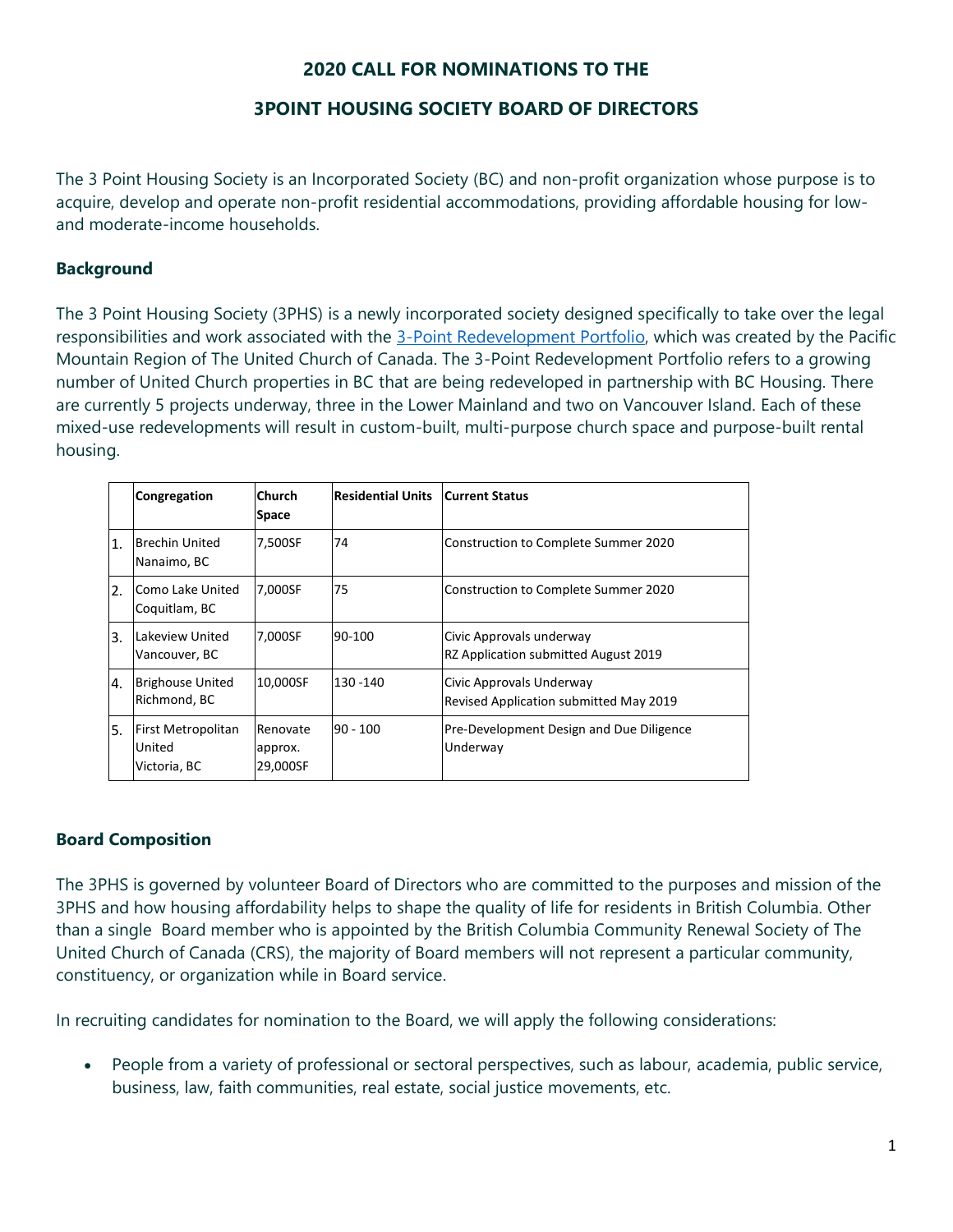- People who understand from their personal experience, work, and/or volunteer activity, how housing affordability impacts the wellbeing of individuals and community.
- People who are interested in supporting the establishment of a new mission-driven organization (i.e., a social enterprise) and focusing their efforts on capacity building, research, policy and partnership development.
- People who through training and/or experience can provide visionary leadership, effective oversight and prudent due diligence to a major, multi million-dollar institutional venture.
- People who have familiarity with Policy Governance.
- People who reflect the diverse communities and identities of British Columbia.

Volunteer Board members, of course, bring many skills and talents to their Board responsibilities. Organizational strengths in areas such as finance, governance, communications, community development, human resources, social purpose real estate, housing operations, access and equity, and strategic planning are welcome. Given the "start up" nature of the 3PHS, **the Nominations Committee is particularly interested in candidates with a demonstrated understanding of the importance of social purpose real estate and an entrepreneurial background.**

The 3PHS is seeking to fill a minimum of 2 vacancies on the Board of Directors to complete a term which ends in November, 2020 and then renewable (annually) as of the AGM to be held in Burnaby, BC **in fall 2020**)

## **Application Process**

Individuals who are nominated and agree to stand for membership election to the 3PHS Board will be making the following commitments:

- Participate in an orientation session in fall 2020 (date TBC)
- Attend monthly Board meetings (in person or by teleconference)
- Be willing to contribute an additional 2-3 hours per month to a 3PHS committee or another Boardrelated volunteer work.
- Remain a member in good standing throughout term of office.

Interested individuals may submit their candidacy (or nominate others) to the 3 Point Housing Society by submitting your resume along with a narrative (up to 200 words) on why they would make a good member of the 3PHS Board of Directors. Include personal, professional, and volunteer experience and any specific skills or expertise that would contribute to the governance function of the 3PHS Board of Directors. All nominees will receive an acknowledgement.

#### **Please submit your application to Graham Brownmiller** *[gkbrownmiller@gmail.com](mailto:gkbrownmiller@gmail.com)***</u>**

#### **DEADLINE FOR NOMINATIONS, July 31, 2020**

See the 3PHS's Constitution, attached. Further information, including a copy of the 3PHS Bylaws, available by request